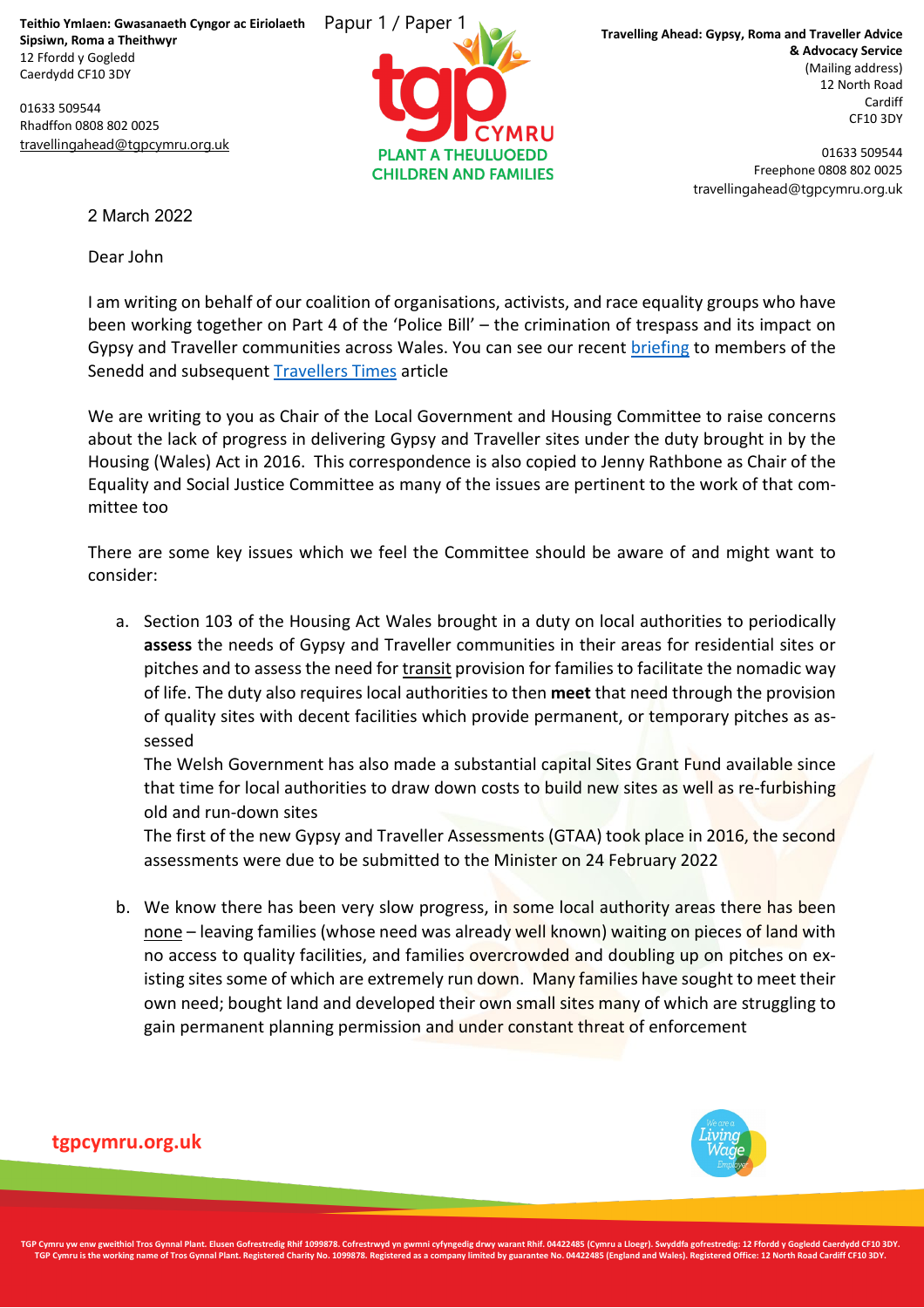The progress on making transit sites in Wales has been even less productive – there remain ZERO transit sites even proposed, never mind developed, across Wales in 6 years of the duty being in place; this means that travelling families continue to have to encamp on whatever land they can find, without access to facilities and at the mercy of local hostility and the ensuing pressure put on elected members and local authorities to 'move people on'

c. There has been a lack of accountability and monitoring at all levels. For many Local Authorities, no action has been taken over the six-year period and is now mostly spurred into action by the requirement to undertake their new assessment and meet the Welsh Government deadline. We have seen local councils and elected members actively campaigning against sites and even incidents of elected members accused of hate speech and discrimination being part of the decision- making process.

All in all, this has led many people from different Gypsy and Traveller communities across Wales losing faith in this process and indeed some refusing to engage in the most recent assessments because they see no evidence that the legal measures lead to any tangible benefit

d. Of urgent concern is the impact of the UK Government's Police, Crime, Sentencing and Courts Bill which is likely to proceed within the next few weeks to statute with Part 4 of the Bill in place. This will criminalise trespass with an 'intent to reside', changing this from a civil offence as it currently is, giving new powers to the Police to evict, seize vehicles (i.e., people's homes), fine and potentially imprison anyone found guilty under the new legislation. The Bill also includes the 'likelihood' of distress or damage being caused amongst the potential triggers for invoking the powers and having no other place (including being homeless) will not be an exemption. The guidance for Police Forces which accompanies this Bill already published urges the Police 'not to gold plate human rights' when making their decisions.

The consequences of this on nomadic life and long held cultural traditions (going back to the 15th century here in Wales as elsewhere) are catastrophic; the increased criminalisation of a protected ethnic group already overrepresented in the criminal justice system; the increased incidence of homelessness and potential for children to go into local authority care ( local authorities will have to provide and pay for all of this) and further marginalisation of families who already face huge prejudice and daily as well as structural racism.

The reason this is *so* relevant is that with the lack of pitches available and NO transit provision available in any part of Wales, families have no other option than to encamp on public and sometimes private land – this will leave families vulnerable to prosecution because local authorities have not met their own duties to provide sites – no wonder Gypsies and Travellers have no faith in the process

e. In these coming weeks and months, it is crucial in our view that real progress, scrutiny, and challenge, are made so that the Housing Act duty and Wales's commitment to support and uphold the rights of Gypsy and Traveller communities in Wales translate into tangible benefits and actions

The Minister for Social Justice now has all the 22 GTAAs in front of her and her officials for assessment and review; of those we have had sight of prior to submission very few have used the opportunity to report on progress or analyse their failure to meet the duty and how they might go about overcoming future barriers.